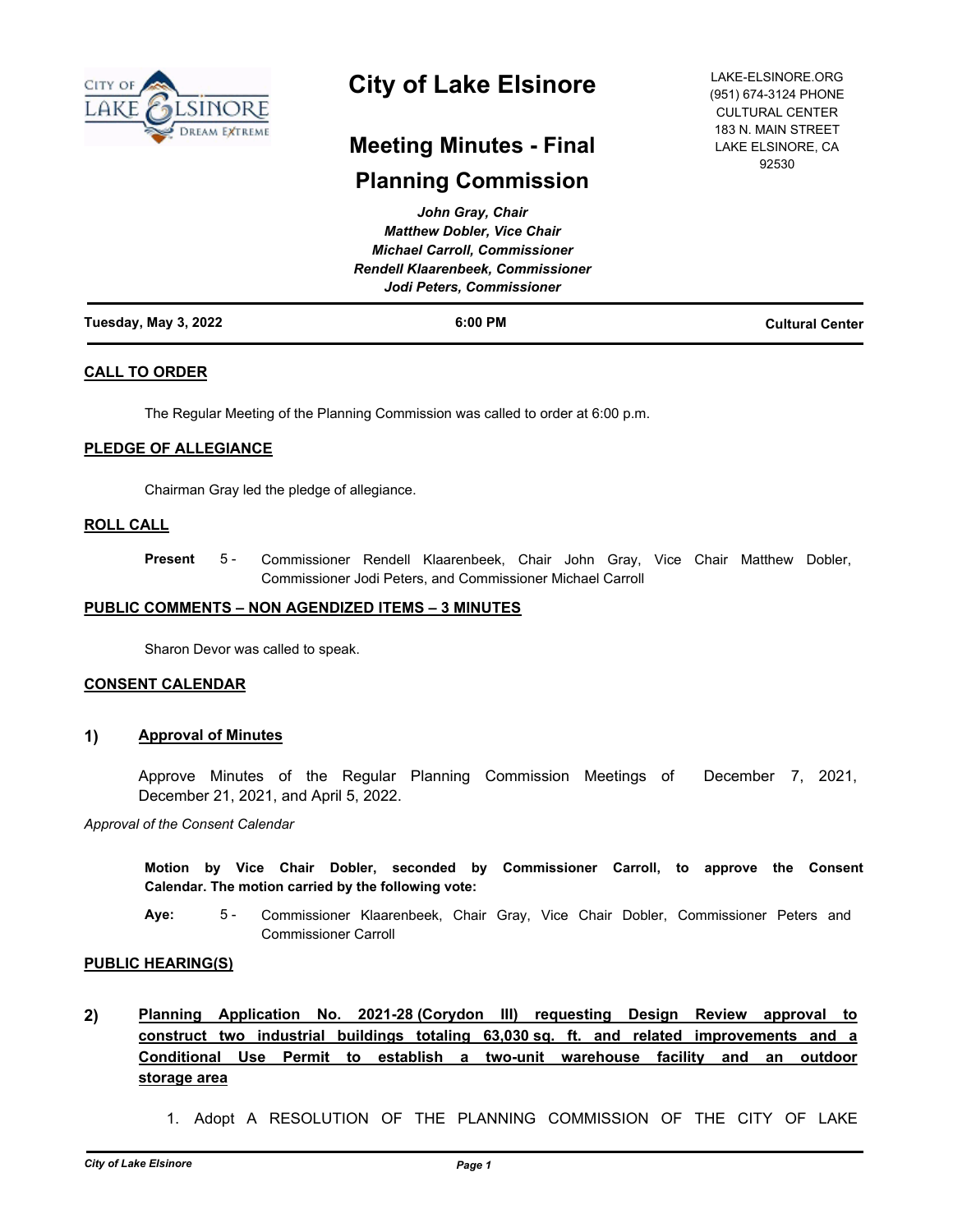ELSINORE, CALIFORNIA, ADOPTING FINDINGS THAT PLANNING APPLICATION NO. 2021-28 (CONDITIONAL USE PERMIT NO. 2021-06 AND INDUSTRIAL DESIGN REVIEW NO. 2021-04) IS CONSISTENT WITH THE WESTERN RIVERSIDE COUNTY MULTIPLE SPECIES HABITAT CONSERVATION PLAN (MSHCP);

- 2. Adopt A RESOLUTION OF THE PLANNING COMMISSION OF THE CITY OF LAKE ELSINORE, CALIFORNIA, APPROVING CONDITIONAL USE PERMIT NO. 2021-06 TO ESTABLISH A TWO-UNIT WAREHOUSE FACILITY AND AN OUTDOOR STORAGE AREA LOCATED AT APNs: 370-080-007, 370-080-006, and 370-080-020; and,
- 3. Adopt A RESOLUTION OF THE PLANNING COMMISSION OF THE CITY OF LAKE ELSINORE, CALIFORNIA, APPROVING INDUSTRIAL DESIGN REVIEW NO. 2021-04 PROVIDING BUILDING DESIGN AND RELATED IMPROVEMENTS FOR TWO INDUSTRIAL BUILDINGS TOTALING 63,030 SQUARE FEET LOCATED AT APNs: 370 -080-007, 370-080-006, and 370-080-020.

Commissioner Carroll recused himself at 6:07 p.m.

Kevin Beery Associate Planner provided a presentation.

Agnes Williams was called to speak.

The Public Hearing closed at 6:20 p.m.

**A motion was made by Vice Chair Dobler, seconded by Commissioner Peters, to adopt the three Resolutions. The motion carried by the following vote:**

**Aye:** 4 - Commissioner Klaarenbeek, Chair Gray, Vice Chair Dobler and Commissioner Peters

Absent: 1 - Commissioner Carroll

Commissioner Carroll returned at 6:21 p.m.

## **3) Planning Application No. 2021-13 (North Elsinore Business Park) requesting to develop a neighborhood business park with 12 buildings (94,665 sq. ft. in total) and 276 parking spaces**

- 1. Adopt A RESOLUTION OF THE PLANNING COMMISSION OF THE CITY OF LAKE ELSINORE, CALIFORNIA, RECOMMENDING ADOPTION OF A MITIGATED NEGATIVE DECLARATION (ER 2021-04) (SCH NO. 2022030368) FOR PLANNING APPLICATION NO. 2021-13 (TENTATIVE PARCEL MAP NO. 38124 AND INDUSTRIAL DESIGN REVIEW NO. 2021-01);
- 2. Adopt A RESOLUTION OF THE PLANNING COMMISSION OF THE CITY OF LAKE ELSINORE, CALIFORNIA, RECOMMENDING ADOPTION OF FINDINGS THAT PLANNING APPLICATION NO. 2021-13 (TENTATIVE PARCEL MAP NO. 38124 AND INDUSTRIAL DESIGN REVIEW NO. 2021-01) IS CONSISTENT WITH THE WESTERN RIVERSIDE COUNTY MULTIPLE SPECIES HABITAT CONSERVATION PLAN (MSHCP);
- 3. Adopt A RESOLUTION OF THE PLANNING COMMISSION OF THE CITY OF LAKE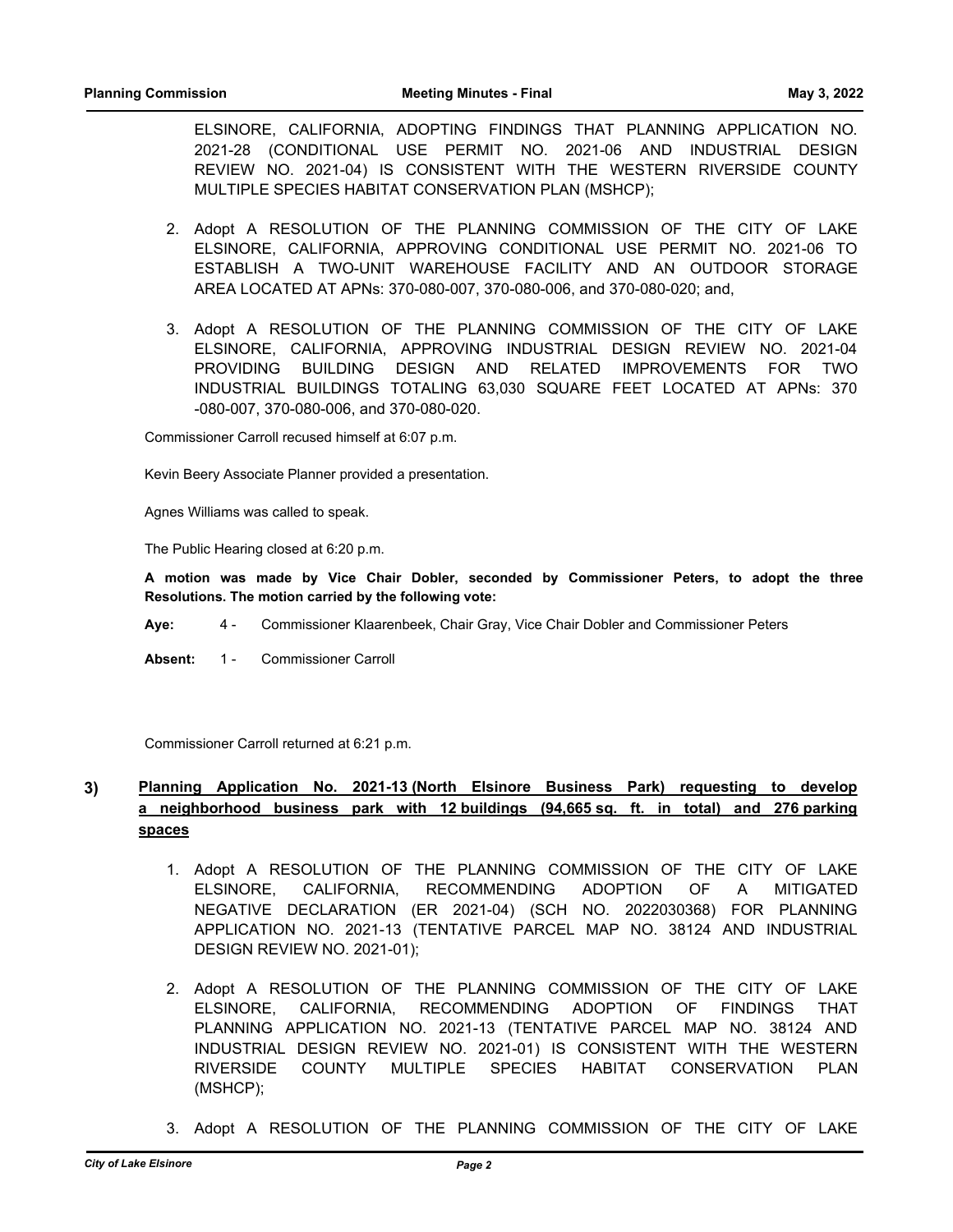ELSINORE, CALIFORNIA, RECOMMENDING APPROVAL OF TENTATIVE PARCEL MAP NO. 38124 SUBDIVIDING 7.51 ACRES INTO 12 PARCELS RANGING IN SIZE FROM 0.34 ACRES TO 0.88 ACRES LOCATED AT APNS 389-220-003, 004, 005, and 006; and,

4. Adopt A RESOLUTION OF THE PLANNING COMMISSION OF THE CITY OF LAKE ELSINORE, CALIFORNIA, RECOMMENDING APPROVAL OF INDUSTRIAL DESIGN REVIEW NO. 2021-01 FOR THE CONSTRUCTION OF 12 INDUSTRIAL BUILDINGS (94,665 SQUARE FOOT IN TOTAL) AND RELATED IMPROVEMENTS LOCATED AT APNS 389-220-003, 004, 005, and 006.

The Public Hearing was opened at 6:22 p.m.

Damaris Abraham Planning Manager provided a presentation.

Larry Markham was called to speak.

The Public Hearing was closed at 6:26 p.m.

**A motion was made by Commissioner Klaarenbeek, seconded by Commissioner Peters, to adopt the four Resolutions. The motion carried by the following vote:**

**Aye:** Commissioner Klaarenbeek, Chair Gray, Vice Chair Dobler, Commissioner Peters and Commissioner Carroll 5 -

## **4) Development Agreement No. 2022-01 (Canyon Hills Estates) - A Development Agreement for a portion of Tentative Tract Map No. 34249**

Adopt A RESOLUTION OF THE PLANNING COMMISSION OF THE CITY OF LAKE ELSINORE, CALIFORNIA, RECOMMENDING APPROVAL OF DEVELOPMENT AGREEMENT NO. 2022-01 FOR APPROXIMATELY 81.32-ACRE PORTION OF THE LARGER 246 ACRE SUBDIVISION PREVIOUSLY APPROVED UNDER TENTATIVE TRACT MAP NO. 34249

The Planning Commission was opened at 6:29 p.m.

Damaris Abraham Planning Manager provided a presentation.

Michael Sullens was called to speak.

Michael Comfort was called to speak.

Erik Lunde was called to speak.

James Winkler was called to speak.

Jose Gallegos was called to speak.

Terri Comfort was called to speak.

Jonathan Petersen was called to speak.

Judy Powell was called to speak.

Shelly Jordan Project Manager and Applicant was called to speak.